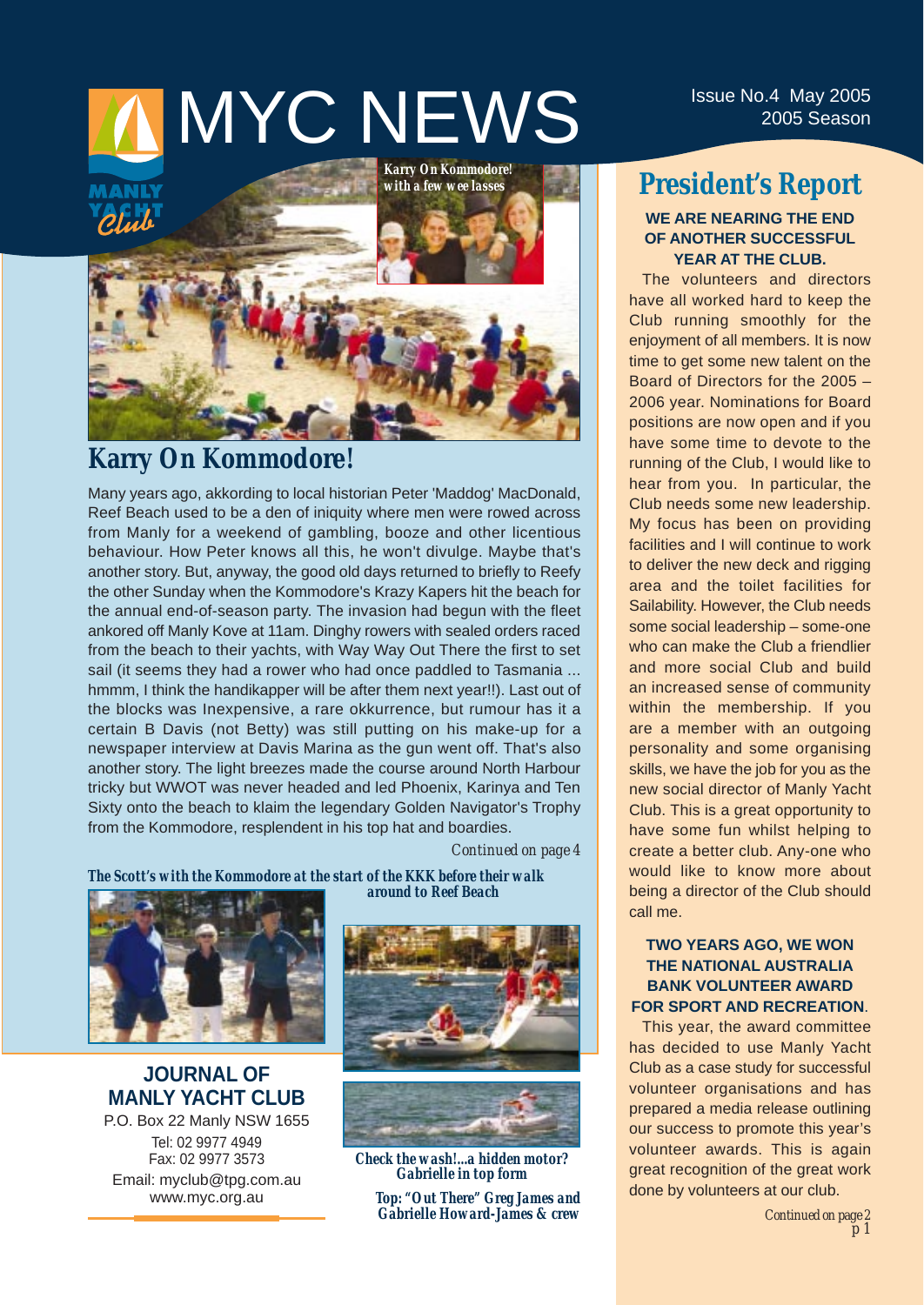#### *Continued from page1*

#### **WELL DONE FORTE**

At the last Board meeting, the Board voted to extend the Forte Event Management agreement for a further 12 months. Since Forte has been managing events at Manly Yacht Club, events have been managed with fewer problems and less input from our directors.

#### **SECURITY REMAINS A PROBLEM AT OUR CLUB.**

Members must change their habits and remember to keep doors locked at all times other than when a scheduled event is under way. Doors must not be chocked open. Last month I reported the theft of the Sailability dinghy and this month I have to report the theft of an inflatable boat from our Club. These thefts would not have occurred if members had followed procedures and locked the doors behind them. Security at the Club is a serious issue and if security is not improved we will have to consider removing keys from those members who are found leaving doors open.



**Keith Woodward**  President



*Endeavour battling force 10 gale in the Southern Oceans was captured by photographer Andrew Halsall*



#### **THE SEARCH FOR THE ENDEAVOUR**

We had planned this outing for some time and originally it was to include Phil Lamplough, Chris Shead and David Lording all of whom I've sailed with often but by the time the 'boys day out on the ocean' arrived Peter Cameron and Lionel Bray were my only stalwart crew.

The intention on Sunday 17th April was to sail out through the Heads - be part of the good sized welcoming fleet for the Endeavour, welcome this famous boat home, have some lunch and of course have fun and a good sail.

Peter Cameron who owned the beautiful Naliandrah once moored in front of our club and long time MYC member and director, and Lionel Bray with identical credentials and who doesn't see as much of La Ballena Alegre as he would like to these days joined Aussie Rules for the "search".

Peter who lives in Berry with his family and hadn't sailed for some time took the wheel and Lionel with a distinct gleeful expression looked after sheets and Gene – well he sort of spent 5 hours with binoculars scanning the ocean for the ship that wasn't to be and wandered around Aussie seeing first hand for the first time how some of the gear works and just generally relaxing and enjoying being a 'passenger'.

The nor' Easter held through the day and increased from about 5 to 15 knots. We sailed north for a few miles sort of following the welcoming fleet and then with a feeling we were headed the wrong way we radioed Coastal Patrol and learnt that the well travelled ship was in fact in Botany Bay. By this time the breeze was strengthening beautifully and we then reached south for some miles moving off shore all the while.

On the horizon suddenly was a square rig!! At last – but why so late! As we drew closer Peter who is something of an expert on older vessels proclaimed the ship was in fact the James Craig.

We were in no way disappointed – we travelled along side this beautifully restored steel ship and then decided 'twas time to head for home. It was a stunning day - Lionel didn't misbehave much at all and even though he has been scornful of us keel boat owners over many years and was always calling 'starboard' we know he had a terrific day as did Peter and I.

*May there be many more.* 

#### Gene Scott

EDITOR'S NOTE *– The Endeavour did finally arrive in Sydney Harbour on the Sunday evening after being towed off a sandbar at Kurnell.* 

*Our sincerest commiserations to the Master for this late misadventure but congratulations for a very safe and successful world trip and providing countless experiences to men and women wanting to share the days and months of yesteryear.* 

*For more information on The Endeavour* www.barkendeavour.com.au

*Master shipwright's copy of plan for Endeavour's refit for Cook's 1769-71 voyage, dated April 1768. www.barkendeavour.com.au*

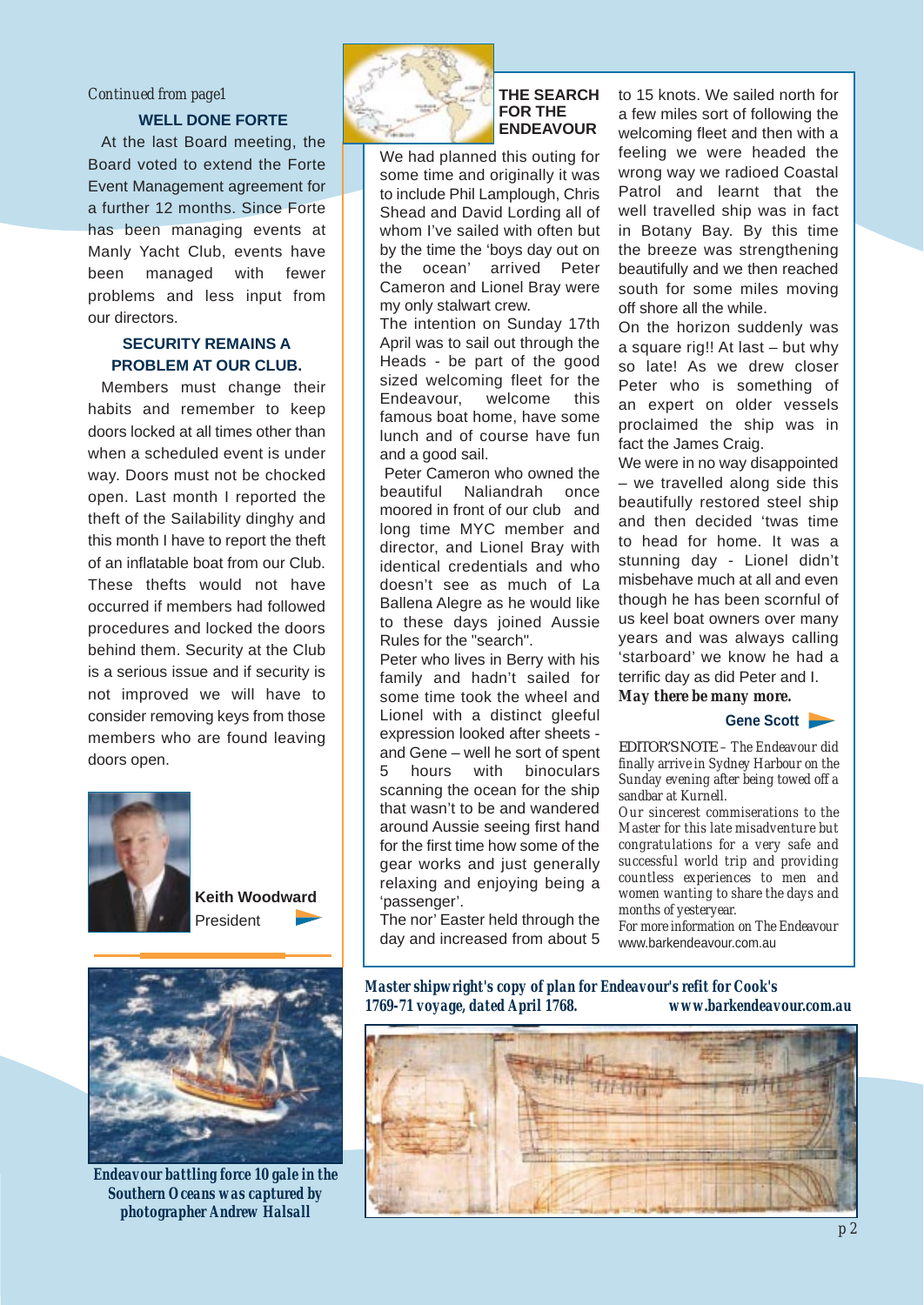

MANLY YACHT CLUB 2004 - 2005

# PRESENTATION NIGHT Saturday 21st May 2005

# *With Guest Speaker* **ANDREW ROGERS**

ANDREW IS A TITANIC EXPERT – LITERALLY. One day he entered a competition at his local supermarket and the next day he was diving on the wreck of the Titanic. Andrew has since researched and uncovered the fascinating stories involving Australians on board and is a world renowned expert in this area. Andrew, an ex Manly Junior, is an enthusiastic story teller and you'll be delighted by the Titanic passion he has for his subject.

*Newspaper reports of the disaster (Image: US Dept of the Interior)*





*The Titanic, as it appeared in the film of the same name (Image: Reuters)*

Bar opens at 7.00pm for a 7.30pm start Adults \$8 - Children free Light food and a complimentary drink provided (either a glass of St Halletts wine, light beer, VB or soft drink)

*NEW Members and Volunteers come along and join the razzmatazz! Pick up a Lucky Door Prize: St Halletts wine or a MYC Cap*

*Collect your trophy! Cheer the winners! Hiss your arch enemy*  $\sim$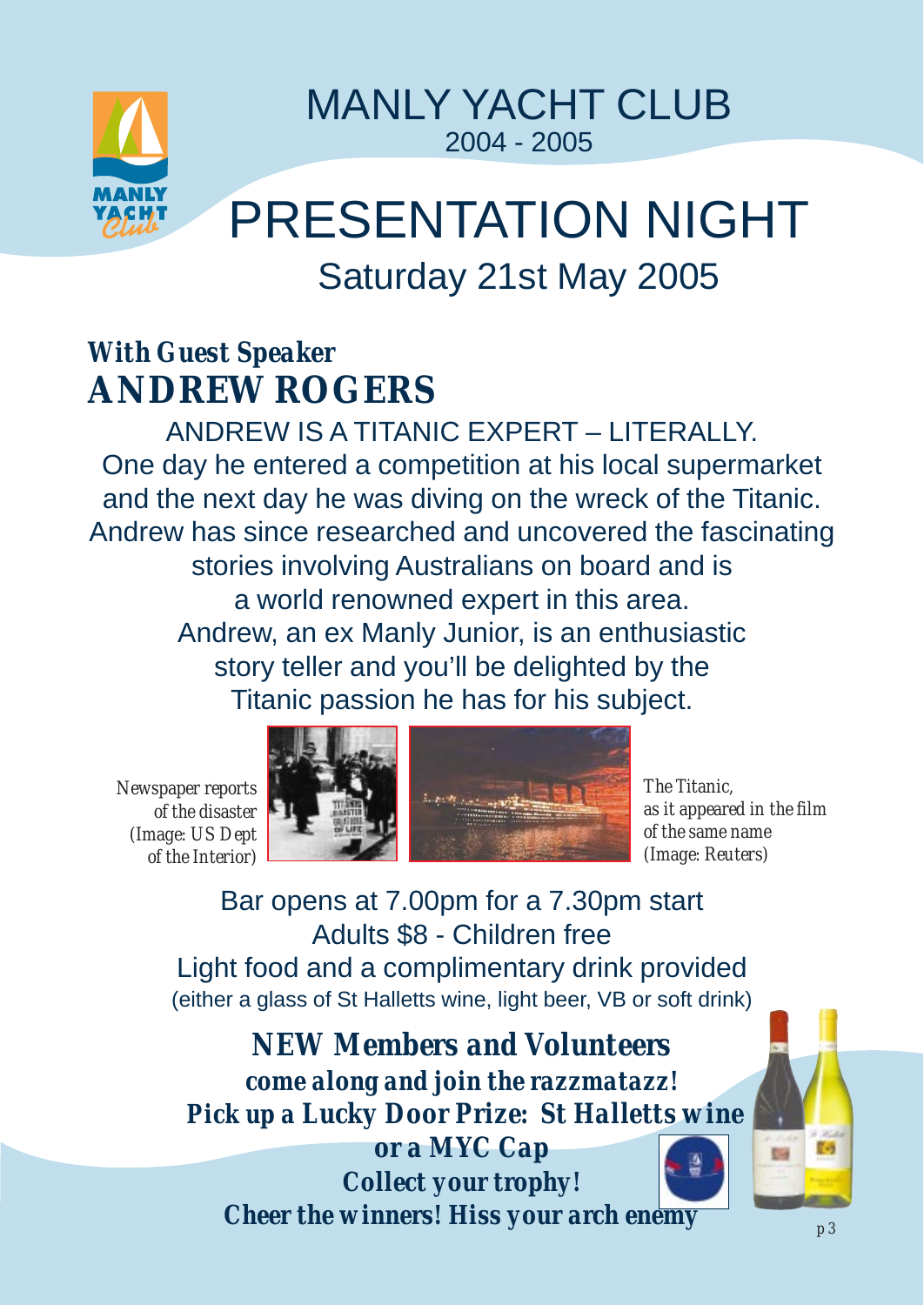#### *Continued from page 1. Karry On Kommodore!*

As the exhausted runners/rowers/sailors were mounting the new walkway stairs to the finish, who should appear out of the skrub but the mayor and his kouncil entourage on an inspektion tour of the new strukture. What he thought of MYC's re-enactment of D-day was not rekorded but it's rumoured he departed with words that could have been: ''Karry on, Kommodore.'' And karry on we did. It was a perfect day spent on one of the most beautiful beaches in the world. Bora Bora, Ipanema, Bondi, Blackpool, Macquarie Island...they're all mudbanks kompared to Reefy. The President's - or was it the Kommodore's? - team may have won the tug-of-war, and the kricket match only got as far as the sledging, but it didn't matter because Reef Beach was the winner. It was great to see klub members who didn't sail still make the walk around to the piknic. It was also great to see the kids beat the mums in the tug-of-war. Of kourse it's impossible to name all who made the day a success but special mentions must go out to Robbie R drivers Richard Overton and Joe Felice, the Eos krew members who manned the BBQ, and everyone at Davis Marina (Pam, Bruce, Janet and Peter Mac), which supplied the food. And, of kourse, the Krazy Kommodore. **Jim Nixon**







*Part of the large crowd having fun*



*Left: Robyn & Ian Dennewald, Deanna Smyth & Hector Lambie* 



*Left: The Ebling family winning the 3 generations sailing trophy and the Troy family with their eyes on the trophy!*

*The start! KKK photos thanks to Peter Wilkins, Ken Terrens & the Editor*

*Above: Richard Overton and Joe Felicbie on the support boat* 

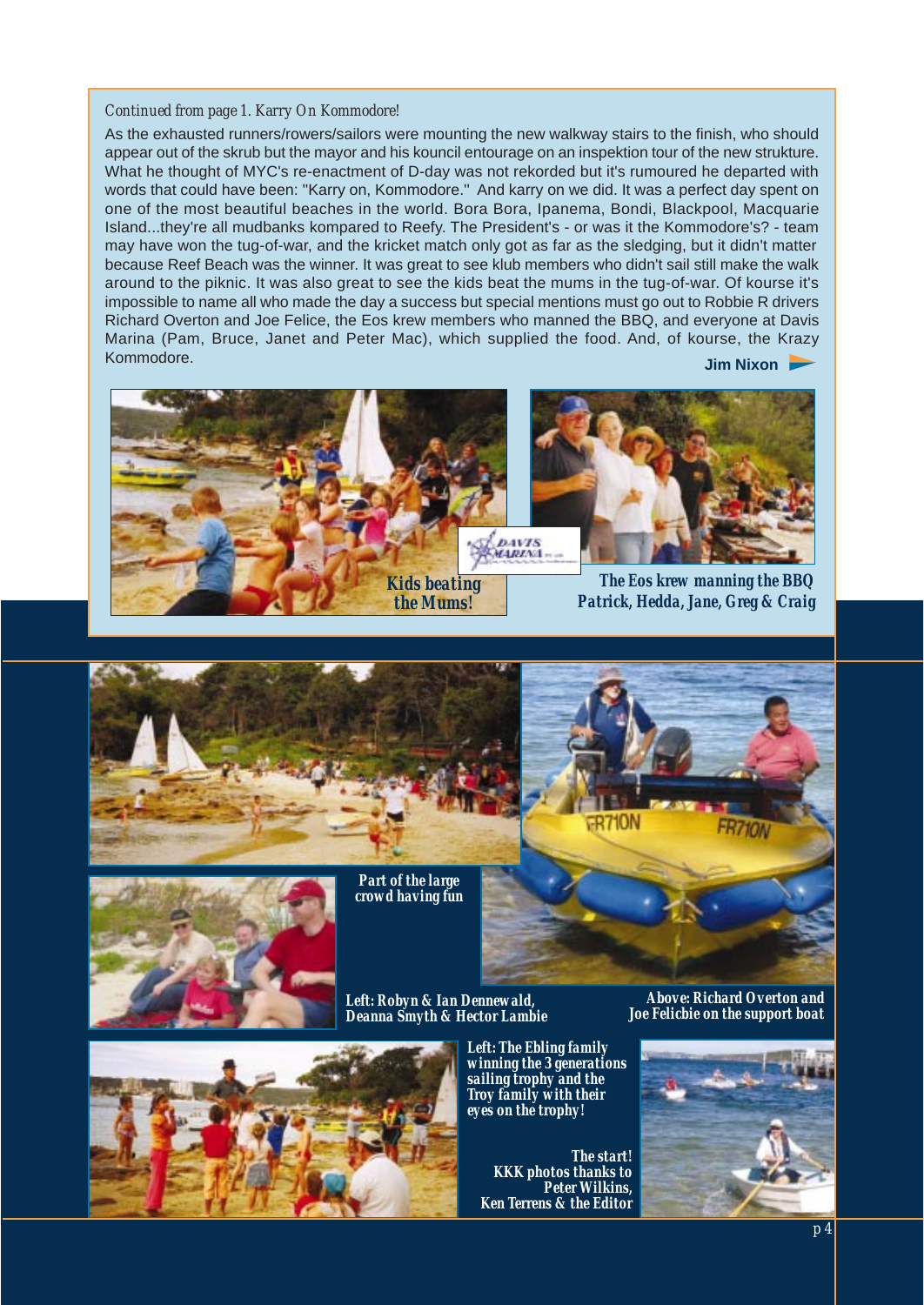

*Nicole Donaldson and Sally Watson on the Taser - 'Golden Syrup', Emily & Julian Shelbourne at the KKK start line ready with the Laser*





# **NAVMAI**

#### **WINTER SERIES 2005**

#### *Its time again to dust off the wetsuits and thermals for the 5 race Winter Series sponsored this year by* **NAVMAN.**

NAVMAN have come on board with some great prizes including: **1st PRIZE**: NAVMAN sailing instrument bundle, 3150 wind, 3100 depth, 3100 speed, 3100 repeater, RRP \$1,847.00 **2nd PRIZE**: NAVMAN 7200 VHF DSC radio, RRP \$ 499.50

**3rd PRIZE**: NAVMAN 27 MHz radio, RRP \$199.00.

### **WE ALSO HAVE A CREW AND RACE OFFICIAL'S PRIZE**

donated by **STAINLESS R US** of a \$300.00 MYER gift voucher, as well as the usual race day prizes for yachts and crew. **RACE DATES ARE**:



Sundays 29th May, 19th June, 3rd July, 24th July, and 7th August, 2005.

This year we are trying a new division system where the yachts are split into spinnaker and non spinnaker classes, or chaos and non chaos depending on experience. We also have shiny new courses which will hopefully keep us to the northern end of the harbour away from the congestion many experienced last year down on the dark side, and as usual races are handicap starts, this year using the triangles on the clubhouse wharf as the start line.

Entry forms and the Notice of Race are available on the MYC website

or by phoning **Ian Dennewald on 9949 3939**



*Bob, Eli and Ivan helping out on Charlie's Chariot Jackie and Alan on Pensive with Bruce Davis and Ken Terrens Tony Hayman's Phoenix*







# **Sailability**

Sailing days continue under blue skies, with pleasant NORTH SYDNEY MANLY breezes, warm days and warm water. We have had two sailing days in April, both perfect, both very satisfactory for all participants. Because of the wonderful weather we are experiencing, and the fact that we are all enjoying our sailing so much, we have decided to sail through the winter, with sailing days on 11th June, 9th and 23rd July, 20th August. This will take us back up to our normal start of next season in September. If anyone in M.Y.C. is available on any of these days, and would like to sail, please call Eli on 9976.2747, and enjoy sailing an Access Dinghy.

We are all very excited about our Race Day and End of Season Picnic and Presentation coming up on 14th May. Everyone is welcome to come and watch, and share the picnic with us. Please call Eli on 9976.2747 if you would like to attend.

Charlie Powell is very ill in Manly Hospital. As you are all aware, he has been a great help to Sailability Manly over the years we have been in operation. We are very worried about his health, and our thoughts are with him at this time.

Last Sunday, May Day, (1st May) we had a good contingent taking part in the Commodore's Krazy Kapers. Deirdre, Roger and Helene on Phoenix (thanks to Tony), Jill on Shear Magic (thanks to Robert), Jackie and Alan on Pensive (thanks to Pam) all had a wonderful time. Bob, Eli and Ivan did what they could to help on Charlie's Chariot, and enjoyed chuffing around on Manly Cove. The picnic was yummy, the games a lot of fun, the company superb, and the weather FANTASTIC!!!!!!! Who could ask for anything more? Thank you Manly Yacht Club. **Eli Demeny**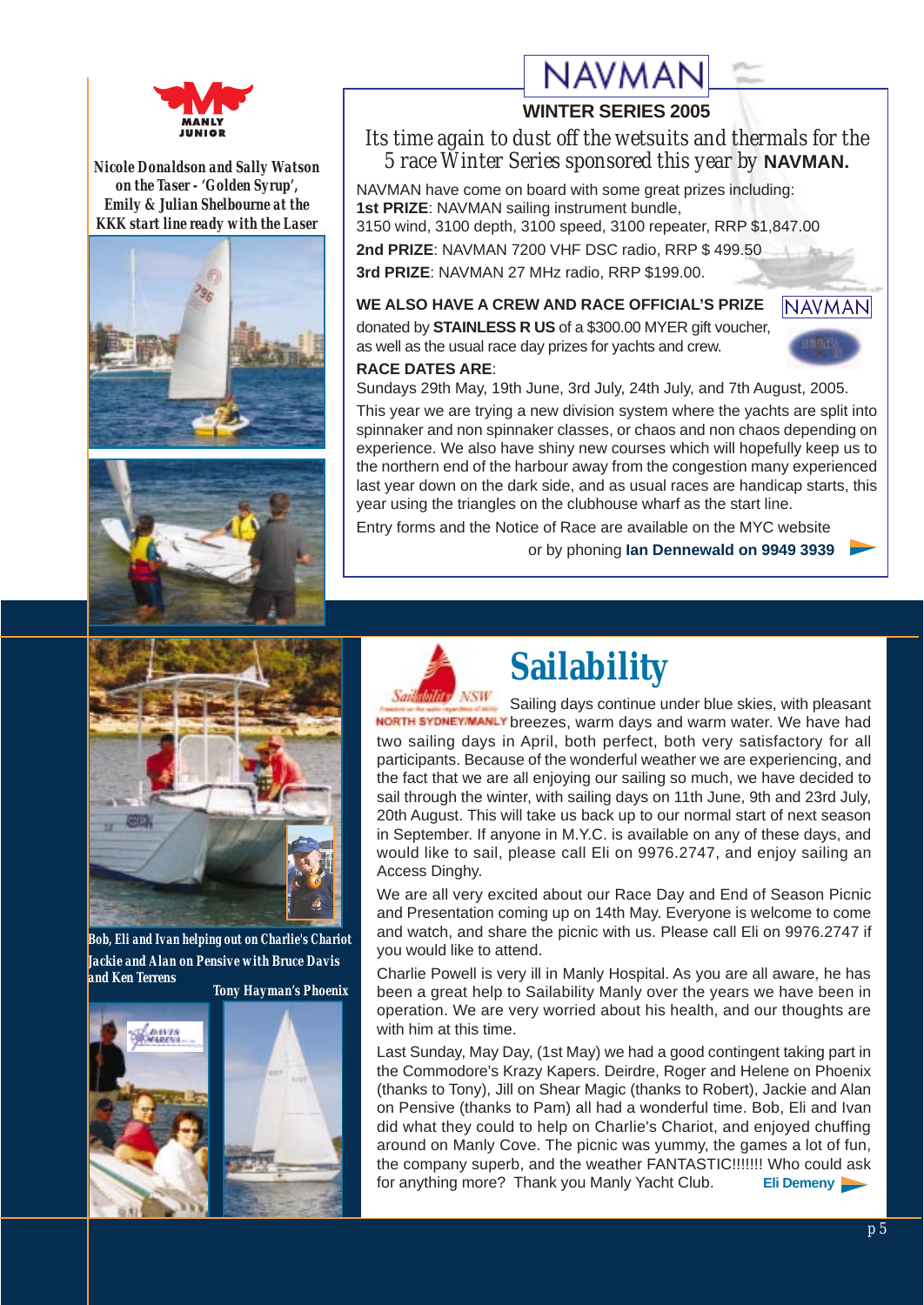#### **ALL OPERATORS OF MARINE RADIOS SHOULD HOLD A CERTIFICATE**

Australia's small boat owners must hold a certificate of proficiency if they are using a VHF marine radio.

Radios are an important means of attracting attention in an emergency or helping someone else who is in trouble.

The potential to save lives is the most important reason for fitting marine radios. But they must be used properly and responsibly.

When you hear an emergency call, you must know how to respond. When you make one, it is equally important that your message is understood and others know how to respond.

Small boat owners using VHF marine radios must hold at least a Marine Radio Operators VHF Certificate of Proficiency. Holding a certificate is a condition of the class licence that authorises the operation of these types of marine radios.

MYC Sailing Committee is looking to run a course at the MYC Club in the near future.



SUMMER TROPHY 2005 A GREAT RESULT IST PRIZE



**OFFSHORE** WET WEATHER GEAR David Fairclough 'Manyana'

2ND PRIZE SPOTLIGHT DYNALITIES SAILING BOOKS Colin Cameron 'Bokarra' and the Crew on 'Eos'





MEDIA RELEASE: Friday 22nd April 2004

#### **CARR GOVERNMENT TO THROW HARBOUR MINNOWS TO CORPORATE SHARKS**

The scene has been set for a corporate feeding frenzy on<br>prime waterfront sites with new NSW Maritime Lease<br>conditions set to drive traditional family operated businesses<br>from the berbeur prime waterfront sites with new NSW Maritime Lease from the harbour.

One of the first up for grabs is Davis Marina in Sydney's near pristine North Harbour. Located off a bushland reserve in Balgowlah the marina has been run by the Davis family since returned serviceman Steve Davis laid the first mooring in 1946. The current lease runs out on the 31st December 2008 and owner Bruce Davis says it's NOT a New Year celebration they will be looking forward to.

On Tuesday a crisis meeting with the NSW Maritime authority left many long established operators in shock when it was made clear expired leases would be put out to public tender. Mr Davis said the new conditions required marina operators to surrender without compensation their land based assets and any improvements made to marina facilities. Mr Davis feared large corporations that are currently investing in infrastructures such as shopping centres, roads and airports would be able to outbid the small operators and dominate the harbour.

Mr Davis said Sydney harbour was slowly being stripped of its history and character. He said the Carr government was effectively abandoning the harbour's minnows to the sharks of the corporate world a move that would ensure only the very wealthy would have access to the water in the future.

Davis marina currently has 50 moorings and 28 berths and caters for all levels of craft from small day sailors to large cruisers. It is the closest marina to Sydney Heads and was where Kay Cottee departed from during her solo non stop circumnavigation of the world. Don and Margie Macintyre also set out for their historic Antarctic voyage from the marina.

Bruce and his sister Janet still run the marina and are keen to keep the small business viable. However Janet said the marina and slipways would require upgrading and they need long term security to justify more capital investment. She said the family would have no hope in a bidding war against big financial institutions.

They are calling on Premier Bob Carr to examine the NSW Maritime stance and to consider the detrimental long term impact it will have on the character and community spirit of Sydney Harbour.

For more information please call **Bruce Davis (w) 9948 3750 Janet Davis (w) 9949 3711 bruce@davismarina.com.au**



**Deadline for the June issue: 10th June.**  email: margaretlucas@bigpond.com PH: 9977 1611

View our web site: www.myc.org.au for more MYC information and view the Newsletter in colour.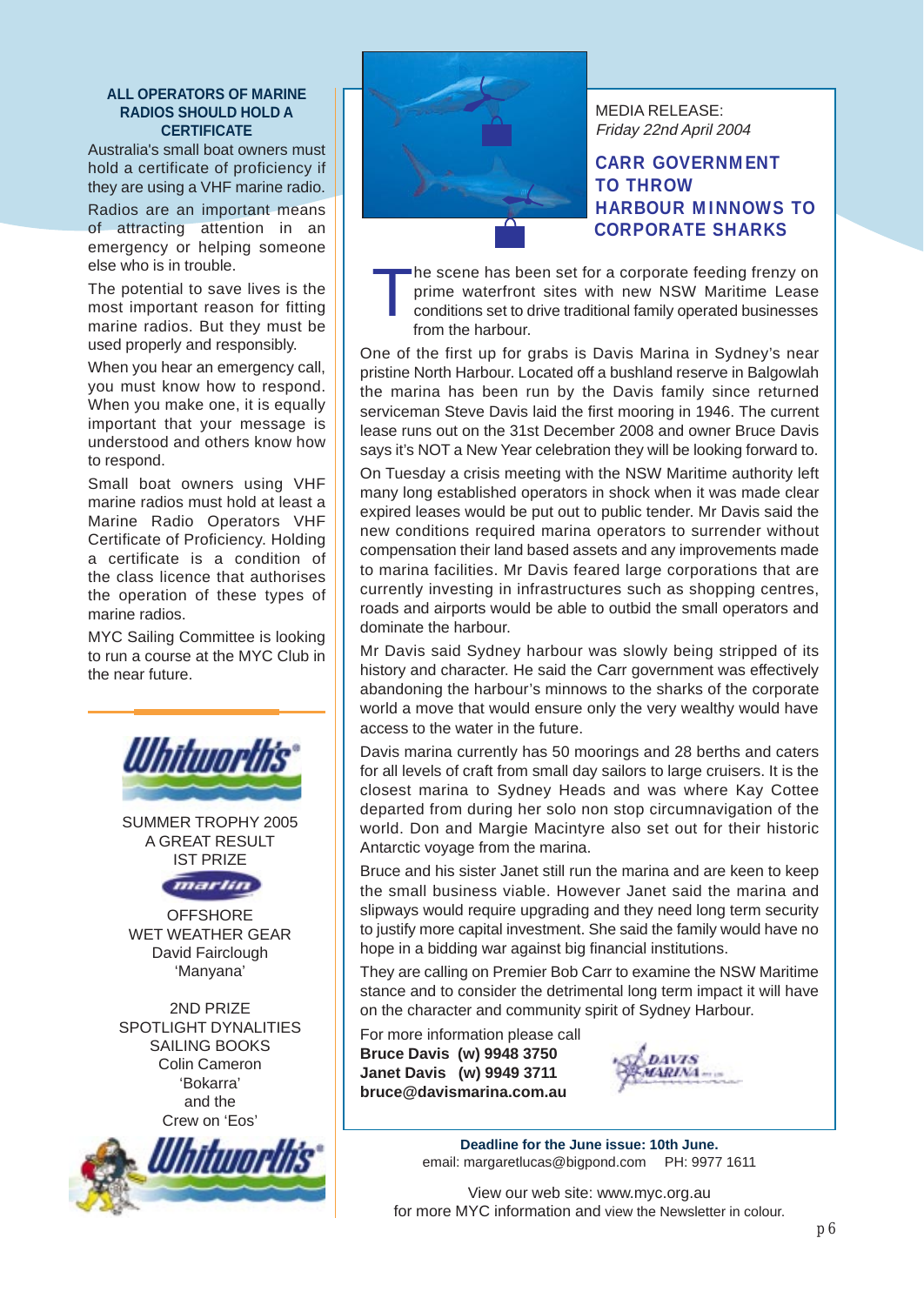

| RACE 5 [18/04/2005]<br><b>Whitworth Summer Trophy</b> |                     |                                |                                |            | <b>Whitworths</b><br>WST <sub>5</sub> |                  |                     | <b>Division 1 Keel TOT HC results</b> |              |               |                |
|-------------------------------------------------------|---------------------|--------------------------------|--------------------------------|------------|---------------------------------------|------------------|---------------------|---------------------------------------|--------------|---------------|----------------|
|                                                       | Place Sail No       | <b>Boat Name</b>               | <b>Elapsed</b>                 | <b>AHC</b> | HC Cor'd T CHC                        |                  | <b>Skipper</b>      | <b>Class</b>                          | <b>Score</b> | F/Time ET Ord |                |
| $\mathbf{1}$                                          | M366                | <b>WINDY POINT</b>             | 3:44:37                        | 0.930      | 03:28:54                              | 0.945            | A Cooper            | Adams8                                | 1.0          | 15:19:37      | 5              |
| $\overline{2}$                                        | AUS24               | <b>KING CROSS</b>              | 3:49:11                        | 0.912      | 03:29:01                              | 0.914            | M Lutowski          | International5.5                      |              | 15:24:11      | $\overline{7}$ |
| $\overline{3}$                                        | <b>AUS166</b>       | <b>SLANGIVAR</b>               | 3:45:04                        | 0.936      | 03:30:40                              | 0.936            | S Lambie            | Soling                                | 2.0          | 15:20:04      | 6              |
| $\overline{4}$                                        | <b>MH22</b>         | <b>CAPE FEAR</b>               | 3:21:21                        | 1.055      | 03:32:26                              | 1.056            | K Boxhall           | Cape35                                | 3.0          | 14:56:21      | $\mathcal{I}$  |
| 5                                                     | <b>KA16</b>         | PAM                            | 3:41:24                        | 0.960      | 03:32:33                              | 0.958            | M Walker            | International5.5 4.0                  |              | 15:16:24      | $\overline{4}$ |
| 6                                                     | MYC10               | <b>PENSIVE</b>                 | 3:26:41                        | 1.040      | 03:34:57                              | 1.035            | <b>B</b> Davis      | NthshoreNsx38 5.0                     |              | 15:01:41      | 2              |
| $\overline{7}$                                        | MYC32               | PACIFIC BREEZE 3:29:37         |                                | 1.030      | 03:35:54                              | 1.020            | B Hitchman Farr11.6 |                                       | 6.0          | 15:04:37      | 3              |
| 8                                                     | 4948                | <b>BUDGIE SMUGGLER 3:57:30</b> |                                | 0.925      | 03:39:41                              | 0.915            | H Trehane           | SwansonDart 7.0                       |              | 15:32:30      | 8              |
| <b>DNC</b>                                            | 1060                | <b>TEN SIXTY</b>               |                                | 0.945      |                                       |                  | P Vidler            | Radford10.6                           | 16.0         |               |                |
| <b>DNC</b>                                            | 1236                | <b>LOCAL HERO</b>              |                                | 1.100      |                                       |                  | P Mosely            | Sydney36                              | 16.0         |               |                |
| DNC.                                                  | 5137                | <b>PHOFNIX</b>                 |                                | 0.935      |                                       |                  | T Hayman            | Phantom 40                            | 16.0         |               |                |
| DNC                                                   | 5779                | DEJA VU                        |                                | 0.995      |                                       |                  | J Thomas            | Cavalier 395                          | 16.0         |               |                |
| DNC                                                   | 6232                | <b>RUMBA</b>                   |                                | 0.955      |                                       |                  | S Cook              | Northshore37 16.0                     |              |               |                |
| DNC                                                   | 6323                | <b>SPRINT IV</b>               |                                | 1.129      |                                       |                  | G Radford           | RadfordSprint 16.0                    |              |               |                |
| DNC                                                   | AUS32               | <b>AVANTI</b>                  |                                | 0.910      |                                       |                  | C Shead             | Soling                                | 16.0         |               |                |
| DNC                                                   | <b>WP69</b>         | <b>SHEAR MAGIC</b>             |                                | 0.961      |                                       |                  | Z DECOMPS Adams10   |                                       | 16.0         |               |                |
| DNS                                                   | AUS26               | <b>BARGOOLA</b>                |                                | 0.920      |                                       |                  |                     | D De Coster International5.5          |              |               |                |
|                                                       | RACE 5 [18/04/2004] |                                | <b>Whitworth Summer Trophy</b> |            | <b>Whitworths</b>                     | WST <sub>5</sub> |                     | Division 2 Keel TOT HC results        |              |               |                |
|                                                       | Place Sail No       | <b>Boat Name</b>               | Elapsed                        | AHC        | HC Cor'd T CHC                        |                  | <b>Skipper</b>      | Class                                 | Score        | F/Time        | ET Ord         |
| 1.0                                                   | MYC202              | ISAFA II                       | 05:11:28                       | 0.850      | 4:24:45                               | 0.859            | M Collis            | Bluebird <sub>22</sub>                |              | 16:46:28      | 9.0            |
| 2.0                                                   | MYC200              | <b>SLIPSTREAM</b>              | 04:28:46                       | 1.025      | 4:35:29                               | 1.025            | B Buchanan          | Sigma36                               | 1.0          | 16:03:46      | 1.0            |
| 3.0                                                   | MYC9                | <b>SAINT MAYBE</b>             | 04:53:27                       | 0.940      | 4:35:51                               | 0.931            | D Parsons           | Davdream                              | 2.0          | 16:28:27      | 6.0            |
| 4.0                                                   | MYC259              | YEVANNA                        | 05:11:44                       | 0.885      | 4:35:53                               | 0.906            | S Strath            | Cavalier26                            | 3.0          | 16:46:44      | 10.0           |
| 5.0                                                   | MYC5                | FOS.                           | 04:47:29                       | 0.991      | 4:44:54                               | 0.983            | <b>B</b> Wilson     | <b>Brittany</b>                       | 4.0          | 16:22:29      | 3.0            |
| 6.0                                                   | MYC33               | LAUTREC                        | 04:50:03                       | 0.995      | 4:48:36                               | 1.001            | D Ebling            | Passage33                             | 5.0          | 16:25:03      | 5.0            |
| 7.0                                                   | 113                 | FLYING CARPET 04:32:36         |                                | 1.060      | 4:48:57                               | 1.053            | A Cooper            | J24                                   | 6.0          | 16:07:36      | 2.0            |
| 8.0                                                   | 6747                | <b>HAP HAZARD</b>              | 05:09:29                       | 0.937      | 4:49:59                               | 0.925            | J Webber            | Moody31                               | 7.0          | 16:44:29      | 8.0            |
| 9.0                                                   | 903                 | <b>APRES MOTH</b>              | 04:58:51                       | 0.975      | 4:51:23                               | 0.948            | <b>B</b> Miflin     | Contessa                              | 8.0          | 16:33:51      | 7.0            |
| 10.0                                                  | MYC6                | AIDA                           | 04:47:57                       | 1.037      | 4:58:36                               | 1.017            | <b>B</b> Spence     | S80                                   | 9.0          | 16:22:57      | 4.0            |
| DNC                                                   | 951                 | <b>XFNA</b>                    |                                | 0.935      |                                       |                  | <b>B</b> Howell     | Endeavour24                           | 21.0         |               |                |
| <b>DNC</b>                                            | 983                 | PACIFICA                       |                                | 0.945      |                                       |                  | H Hooper            | Catalina32                            | 21.0         |               |                |
| <b>DNC</b>                                            | 1152                | BOKARRA                        |                                | 0.935      |                                       |                  | C Cameron           | Santana22                             | 21.0         |               |                |
| DNC                                                   | 5022                | T/4/ GRANTED                   |                                | 0.850      |                                       |                  | I Dennewald         | SpaceSailer24 21.0                    |              |               |                |
| DNC                                                   | 5616                | <b>STARSHIP</b>                |                                | 1.055      |                                       |                  | P Richter           | Hudson32                              | 21.0         |               |                |
| DNC                                                   | A73                 | TOP ODDS                       |                                | 0.958      |                                       |                  | D Busvine           | Northshore27 21.0                     |              |               |                |
| DNC                                                   | KA55                | ATALANTA                       |                                | 0.960      |                                       |                  | <b>M</b> Griffiths  | .124                                  | 21.0         |               |                |
| <b>DNC</b>                                            | MYC141              | SOLEIL                         |                                | 0.875      |                                       |                  | P McGrath           | Endeavour24                           | 21.0         |               |                |
| DNC                                                   | MYC272              | LAURA                          |                                | 0.820      |                                       |                  | A Solti             | Triton24                              | 21.0         |               |                |
| DNC.                                                  | MYC820              | <b>GOOD INTENT</b>             |                                | 0.923      |                                       |                  | P Bennell           | Clansman                              | 21.0         |               |                |
| DNS                                                   | MYC1                | <b>AUSSIE RULES</b>            |                                | 1.020      |                                       |                  | G Scott             | Cavalier975                           | 11.0         |               |                |

| RACE 8 [24/04/2005]<br>Autumn Point Score 2004-2005 |                  |                                |                |            |                   |       |                   |                       |       |          |                         |
|-----------------------------------------------------|------------------|--------------------------------|----------------|------------|-------------------|-------|-------------------|-----------------------|-------|----------|-------------------------|
| APS8<br>Division 1 Keel TOT HC results              |                  |                                |                |            |                   |       |                   |                       |       |          |                         |
|                                                     | Place Sail No    | <b>Boat Name</b>               | <b>Elapsed</b> | AHC        | <b>HC Cor'd T</b> | CHC   | <b>Skipper</b>    | Class                 | Score | F/Time   | ET Ord                  |
| $\mathcal{I}$                                       | AUS166           | <b>SLANGIVAR</b>               | 2:47:01        | 0.946      | 2:38:00           | 0.954 | S Lambie          | Soling                | 1.0   | 15:52:01 | 1                       |
| $\frac{2}{3}$                                       | M366             | <b>WINDY POINT</b>             | 2:53:58        | 0.939      | 2:43:21           | 0.939 | A Cooper          | Adams8                | 2.0   | 15:58:58 | 3                       |
|                                                     | KA16             | PAM                            | 2:53:38        | 0.954      | 2:45:39           | 0.952 | M Walker          | International5.5 3.0  |       | 15:58:38 | $\mathfrak{I}$          |
| $\overline{4}$                                      | 1060             | <b>TFN SIXTY</b>               | 3:08:23        | 0.940      | 2:57:05           | 0.925 | P Vidler          | Radford10.6           |       | 16:13:23 | $\overline{A}$          |
| <b>DNC</b>                                          | 1236             | <b>LOCAL HERO</b>              |                | 1.120      |                   |       | P Mosely          | Sydney36              | 9.0   |          |                         |
| <b>DNC</b>                                          | 6323             | <b>SPRINT IV</b>               |                | 1.080      |                   |       | G Radford         | <b>RadfordSprint</b>  | 9.0   |          |                         |
| <b>DNC</b>                                          | AUS32            | <b>AVANTI</b>                  |                | 0.870      |                   |       | C Shead           | Solina                | 9.0   |          |                         |
| DNC                                                 | MH <sub>22</sub> | CAPF FFAR                      |                | 1.100      |                   |       | K Boxhall         | Cape35                | 9.0   |          |                         |
| <b>DNC</b>                                          | <b>WP69</b>      | <b>SHFAR MAGIC</b>             |                | 0.920      |                   |       | R Steffens        | Adams10               | 9.0   |          |                         |
|                                                     |                  |                                |                |            |                   |       |                   |                       |       |          |                         |
| APS8                                                |                  | Division 2 Keel TOT HC results |                |            |                   |       |                   |                       |       |          |                         |
|                                                     | Place Sail No    | <b>Boat Name</b>               | <b>Elapsed</b> | <b>AHC</b> | <b>HC Cor'd T</b> | CHC   | <b>Skipper</b>    | Class                 | Score | F/Time   | ET Ord                  |
| $\mathcal{I}$                                       | 951              | <b>FCI IPSF</b>                | 3:00:10        | 0.790      | 2:22:20           | 0.787 | <b>B</b> Howell   | Endeavour24           | 1.0   | 16:15:10 | 5                       |
| $\sqrt{2}$                                          | 127              | CARINYA IV                     | 2:18:51        | 1.030      | 2:23:01           | 1.039 | J Nixon           | Carmen                | 2.0   | 15:33:51 | 1                       |
| 3                                                   | MYC9             | <b>SAINT MAYBE</b>             | 2:48:23        | 0.880      | 2:28:11           | 0.887 | D Parsons         | Daydream              | 3.0   | 16:03:23 | $\overline{4}$          |
| $\overline{4}$                                      | 2090             | <b>MORNA</b>                   | 2:22:07        | 1.075      | 2:32:46           | 1.052 | G Zvner           | Cavalier35            | 4.0   | 15:37:07 | $\overline{2}$          |
| 5                                                   | MYC6             | AIDA                           | 2:32:15        | 1.004      | 2:32:52           | 0.993 | <b>B</b> Spence   | S80                   | 5.0   | 15:47:15 | $\overline{\mathbf{3}}$ |
| DNC                                                 | 929              | <b>IT'S MINF</b>               |                | 0.980      |                   |       | H Hooper          | Catalina32            | 15.0  |          |                         |
| DNC                                                 | 1152             | <b>BOKARRA</b>                 |                | 0.820      |                   |       | C Cameron         | Santana <sub>22</sub> | 15.0  |          |                         |
| DNC                                                 | 3683             | RATTY                          |                | 0.920      |                   |       | I Dennewald       | Northshore27          | 15.0  |          |                         |
| <b>DNC</b>                                          | 5616             | <b>STARSHIP</b>                |                | 0.950      |                   |       | P Richter         | Hudson32              | 15.0  |          |                         |
| DNC                                                 | MYC33            | LAUTREC                        |                | 0.997      |                   |       | H Ebling          | Passage33             | 15.0  |          |                         |
| <b>DNC</b>                                          | MYC47            | REALITY                        |                | 1.000      |                   |       | K Woodward        | Passage33             | 15.0  |          |                         |
| <b>DNC</b>                                          | MYC200           | <b>SLIPSTREAM</b>              |                | 1.043      |                   |       | <b>B</b> Buchanan | Sigma36               | 15.0  |          |                         |
| <b>DNC</b>                                          | MYC202           | <b>ISAEA II</b>                |                | 0.794      |                   |       | M Collis          | Bluebird22            | 15.0  |          |                         |
| <b>DNC</b>                                          | MYC375           | <b>OUT THERE</b>               |                | 1.050      |                   |       | G James           | Cavalier375           | 15.0  |          |                         |
|                                                     |                  |                                |                |            |                   |       |                   |                       |       |          |                         |

| RACE 10 [24/04/2005]<br><b>CLUB CHAMPIONSHIP</b> |               |                    |                |       | CC <sub>10</sub>  |       |                   | Division 1 Keel TOT HC results |       |              |         |
|--------------------------------------------------|---------------|--------------------|----------------|-------|-------------------|-------|-------------------|--------------------------------|-------|--------------|---------|
|                                                  | Place Sail No | <b>Boat Name</b>   | <b>Elapsed</b> | AHC   | <b>HC Cor'd T</b> | CHC   | <b>Skipper</b>    | Class                          | Score | F/Time       | ET Ord  |
|                                                  | AUS166        | <b>SLANGIVAR</b>   | 2:47:01        | 0.941 | 2:37:10           | 0.944 | S Lambie          | Soling                         | 1.0   | 15:52:01     | - 1     |
| $\sqrt{2}$                                       | M366          | <b>WINDY POINT</b> | 2:53:58        | 0.932 | 2:42:08           | 0.920 | A Cooper          | Adams8                         | 2.0   | 15:58:58     | -3      |
| 3                                                | KA16          | PAM                | 2:53:38        | 0.944 | 2:43:55           | 0.936 | M Walker          | International5.5               | 3.0   | 15:58:38 2   |         |
| DNC                                              | 1236          | <b>LOCAL HERO</b>  |                | 1.100 |                   |       | P Mosely          | Sydney36                       | 7.0   |              |         |
| DNC                                              | AUS32         | <b>AVANTI</b>      |                | 0.870 |                   |       | C Shead           | Soling                         | 7.0   |              |         |
| DNC                                              | <b>WP69</b>   | <b>SHEAR MAGIC</b> |                | 0.920 |                   |       | R Steffens        | Adams10                        | 7.0   |              |         |
| RACE 10 [24/04/2005]<br><b>FLOTTO LAURO</b>      |               |                    |                |       | <b>FL10</b>       |       |                   | Division 2 Keel TOT HC results |       |              |         |
|                                                  | Place Sail No | <b>Boat Name</b>   | <b>Elapsed</b> | AHC   | <b>HC Cor'd T</b> | CHC   | <b>Skipper</b>    | Class                          | Score | F/Time       | -ET Ord |
| 1                                                | 951           | <b>ECLIPSE</b>     | 3:00:10        | 0.808 | 2:25:34           | 0.800 | <b>B</b> Howell   | Endeavour24                    | 1.0   | 16:15:106    |         |
| $\sqrt{2}$                                       | 127           | CARINYA IV         | 2:18:51        | 1.050 | 2:25:48           | 1.048 | J Nixon           | Carmen                         | 2.0   | $15:33:51$ 1 |         |
| $\overline{3}$                                   | MYC5          | EOS                | 2:29:03        | 0.981 | 2:26:13           | 0.983 | <b>B</b> Wilson   | Brittany                       | 3.0   | 15:44:03 3   |         |
| $\overline{4}$                                   | MYC9          | <b>SAINT MAYBE</b> | 2:48:23        | 0.890 | 2:29:52           | 0.881 | D Parsons         | Daydream                       | 4.0   | 16:03:23 5   |         |
| 5                                                | MYC6          | AIDA               | 2:32:15        | 1.000 | 2:32:15           | 0.987 | <b>B</b> Spence   | S80                            | 5.0   | $15:47:15$ 4 |         |
| 6                                                | 2090          | <b>MORNA</b>       | 2:22:07        | 1.080 | 2:33:29           | 1.056 | G Zyner           | Cavalier35                     | 6.0   | 15:37:07 2   |         |
| <b>DNC</b>                                       | 929           | <b>IT'S MINE</b>   |                | 0.970 |                   |       | H Hooper          | Catalina32                     | 14.0  |              |         |
| <b>DNC</b>                                       | 1152          | <b>BOKARRA</b>     |                | 0.820 |                   |       | C Cameron         | Santana <sub>22</sub>          | 14.0  |              |         |
| <b>DNC</b>                                       | 5022          | T/4 granted        |                | 0.923 |                   |       | I Dennewald       | SpaceSailer24                  | 14.0  |              |         |
| <b>DNC</b>                                       | 5616          | <b>STARSHIP</b>    |                | 0.976 |                   |       | P Richter         | Hudson32                       | 14.0  |              |         |
| <b>DNC</b>                                       | MYC33         | LAUTREC            |                | 1.003 |                   |       | D Ebling          | Passage33                      | 14.0  |              |         |
| <b>DNC</b>                                       | MYC47         | REALITY            |                | 1.003 |                   |       | K Woodward        | Passage33                      | 14.0  |              |         |
| DNC                                              | MYC200        | <b>SLIPSTREAM</b>  |                | 1.044 |                   |       | <b>B</b> Buchanan | Sigma36                        | 14.0  |              |         |

### *Anyone for Darts?*

It looks like MYC will soon be getting its very own yacht, with Brookvale businessman Robert Dane's generous offer of his **22-foot Swanson Dart ''Melody''**, which has been gathering weed on a Middle Harbour mooring.



Mr Dane doesn't want the boat to become a mooring minder and would like to see it raced by club members who don't have their own boat. The only problem is that the boat will have to ''pay its way''. While the Sailing Committee has agreed in principle to accept the boat, it hasn't yet decided how to use it. It's likely an adopt-a-boat scheme will be used, where an individual or group will take over the maintenance (and related costs) of the boat for a season. The boat has a cut-down Etchells mast and sails and extra lead in its keel but needs a good clean-up and some minor work and anti-foul but is otherwise ready to sail. Darts are one of the easiest and most rewarding boats to sail, and the club has had quite a few in the past, namely Rumours (B and P Davis), The Mistress (K Houlihan and later J Nixon), which is currently Budgie Smuggler.

Melody's race record is impressive, in 1994-95 at the RPAYC she won the Magic Cup, the spring pointscore, the summer pointscore and the season pointscore. *Anyone with a desperate desire to race a Dart should jump in quick and call me on 9977 0132.*

*Note: we need a boat cover for "Melody" ring Jim if you have a spare one!* **Jim Nixon**

#### **POWERBOAT PRACTICAL SESSION**

Due to unforeseen circumstances the practical session for rescuing capsized sailing dinghies will be run next season alongside the MYC Powerboat drivers course. A handout will be available and a quick refresher of procedures covered in the theory session before taking to the water. Dates will be published in the new handbook and newsletter nearer to the time. **JULES LAWSON 0401 311665**